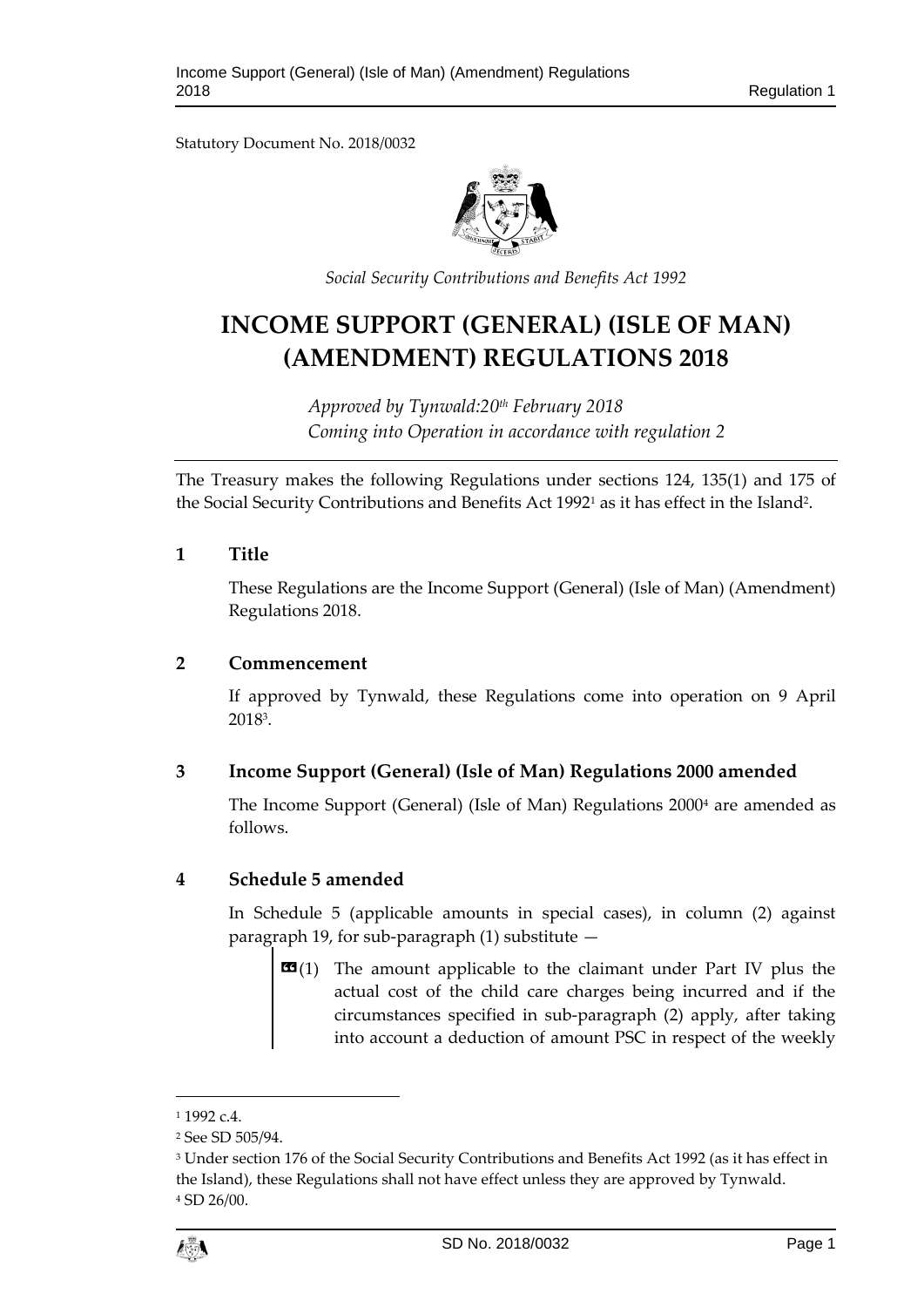child care charges being incurred for each child referred to in that sub-paragraph, but subject to a maximum of —

- (a) in respect of each child in the lone parent's family for whom charges are being incurred who has not reached the age of 2, £200.00 per week;
- (b) in respect of any other child in the lone parent's family for whom charges are being incurred, £170.00 per week. $\boldsymbol{\Xi}$ .

#### **MADE 25TH JANUARY 2018**

**A L CANNAN** *Minister for the Treasury*